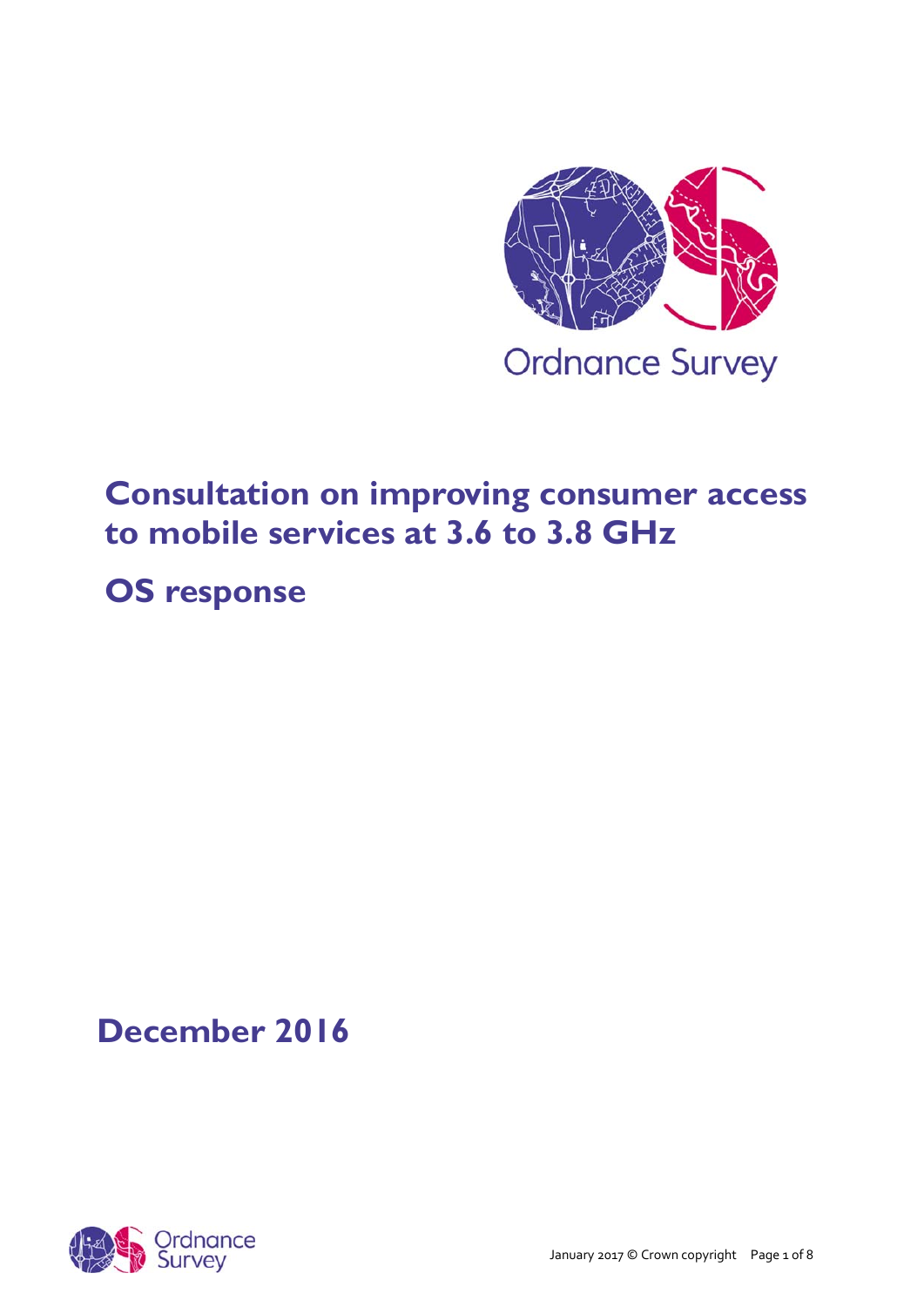## **Responsibility for this document**

Ben Nduva is responsible for the content of this document.

## **Change history**

**Version Date Summary of change**

1.0 December 2016 First issue

## **Approval for issue**

John Kimmance, Director of Public Sector

## **Trademarks**

Ordnance Survey and the OS Symbol are registered trademarks of Ordnance Survey, the national mapping authority of Great Britain.

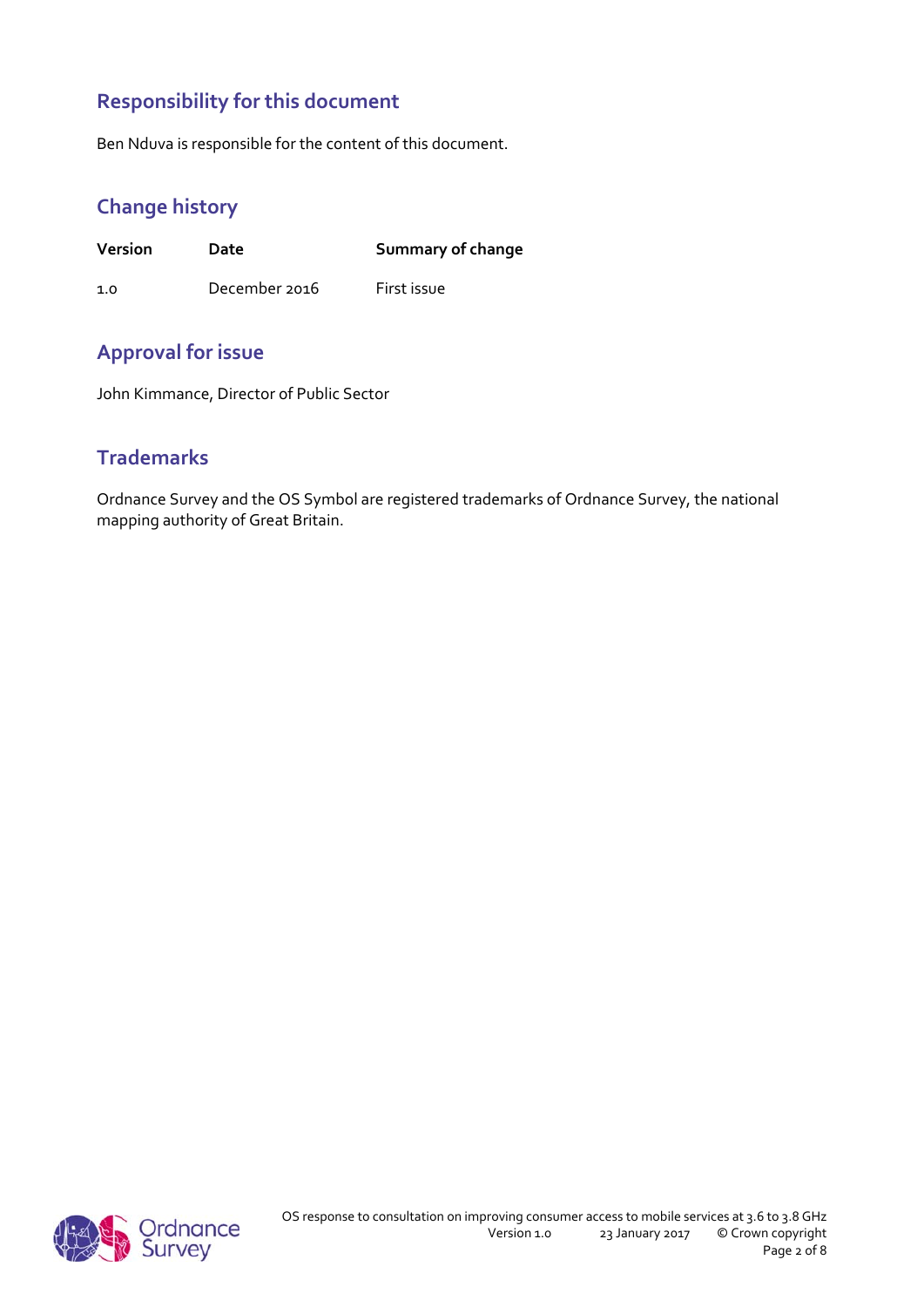## **INTRODUCTION**

Ordnance Survey (OS) is Britain's mapping agency, responsible for creating and updating the definitive mapping and geographic information database of England, Scotland and Wales. We provide services, both in Great Britain and internationally, to governments and commercial organisations based on our knowledge, skills and understanding of location data and geography. Established in 1791, Ordnance Survey is today a government‐owned company reporting to the Department of Business, Energy and Industrial Strategy (BEIS) and the Shareholder Executive.

Our core business is focused on the collection, creation, maintenance, management and supply of geographic information to meet the needs of all aspects of national infrastructure. In this regard we are heavily relied upon by all utility providers – energy, water and communication infrastructure companies – as well as port, airport and railway operators and the public sector in delivering against regulatory and policy objectives<sup>1</sup>.

OS data is available to over 4,000 public sector organisations, including DCMS, free at the point of use under the terms of the Public Sector Mapping Agreement<sup>2</sup>. Additionally, OS expertise has been used to provide tools and services to assist in the delivery of several Government policies. Examples of these include:

- ResilienceDirect<sup>3</sup>: an online tool bringing together disparate data to provide a common operating picture for first responders at times of civil emergency.
- Assisted Areas platform<sup>4</sup>: an online consultation portal to facilitate the Department of Business, Innovation and Skills Assisted Areas Review and help companies establish whether sites across the UK are located within an Assisted Area to assist investment planning decisions.
- Land Use Change Statistics<sup>5</sup>: a data analysis service developed by OS from geospatial data to provide a consistent national picture of the implementation of national planning policies, including new builds and housing density.

OS response to consultation on improving consumer access to mobile services at 3.6 to 3.8 GHz Version 1.0 23 January 2017 © Crown copyright



<sup>&</sup>lt;sup>1</sup> For example, see this interactive map of the National Infrastructure Plan:

http://demos.ordnancesurvey.co.uk/public/demos/infrastructure/index.html

<sup>2</sup> http://www.ordnancesurvey.co.uk/business‐and‐government/public‐sector/mapping‐agreements/public‐sector‐mapping‐agreement.html 3 https://www.ordnancesurvey.co.uk/business-and-qovernment/case-studies/resilience-direct.html

<sup>4</sup> http://www.ukassistedareasmap.com/

<sup>5</sup> https://www.gov.uk/government/statistics/land‐use‐change‐statistics‐2014‐to‐2015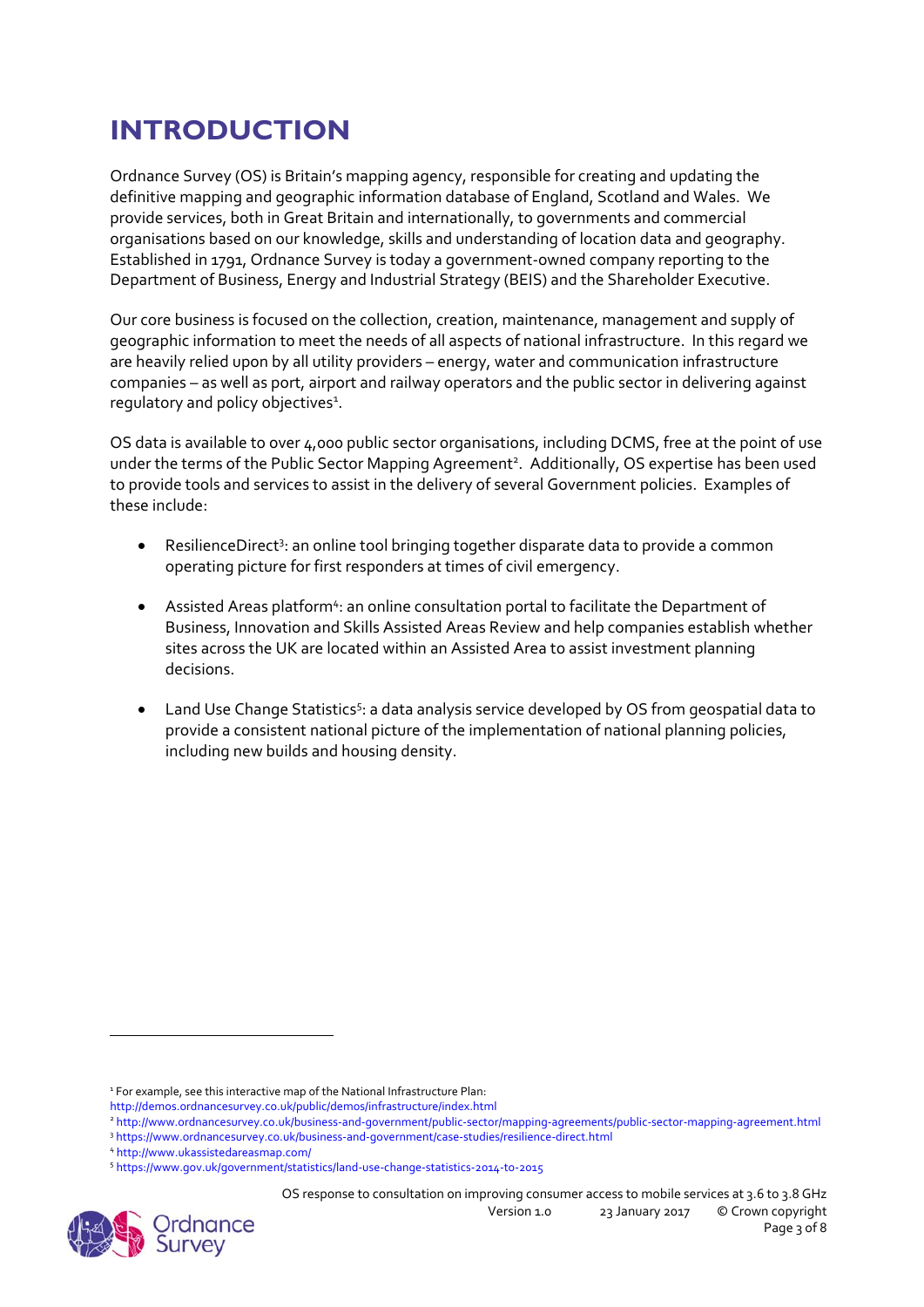# **CONSULTATION RESPONSE**

It is the stated aim of Government for UK to be a world leader in 5G, and the Autumn Statement on 23<sup>rd</sup> November 2016 underlined this priority. Delivering this will not be possible without timely access to additional spectrum. Ofcom's own notes (at 1.1 and 6.2) concerning total data traffic growth across networks in recent years recognise this urgency. Ofcom notes growth of 'around 60% per year' since the publication of its Mobile Data Strategy; however, based on discussions with some major telco operators within the past weeks, we believe that this growth rate is closer to 100% and is still accelerating. The problem of access to spectrum for 5G is therefore even more pressing than Ofcom may think. Time is a serious problem.

The history of spectrum re-farming in the UK is one of laudable aspirations not backed by timely actions. We see two main problems. The first is the perfectly understandable requests of existing users in any band that is due to be re‐farmed to seek assurances that if they are moved they will still be able to execute their business plans, or be appropriately compensated (assuming they are even able to move to a different band). To work out who pays compensation and how much is neither a simple nor a cheap exercise and must be done according to due process. A reasonable period of negotiation must be allowed, and the risk of litigation cannot be discounted at any stage. This all adds up, one way or another, to delay. We don't have time if the Government's aim is to be delivered - the 5G train has already left the station.

The second problem we see is that of timely coverage. The needs of 5G and mobile are not patchy, but rather strive to provide full nationwide coverage as quickly as possible without the perennial problem of bottlenecks. For example, a Level 5 connected car can't function if it is only partially connected. However, this consultation has little option but to approach tomorrow's spectrum problems using yesterday's approaches because these are the only tools available and regulation always lags technology.

Regarding auctions and allocation processes generally, it might not even be possible (or desirable) to hold the same kinds of auction as before for 5G deployments given the channel bandwidths that will be needed. This issue and its policy impact is directly relevant to decisions taken about the band. Additionally, the notion that spectrum trading might somehow later fix any allocation problems would represent a gamble when the stakes for our economy are so huge. We accept that Ofcom might quite reasonably feel these problems are outside the scope of this consultation when the issues involved are complex already, and we accept this as fair. They are nevertheless important and relevant in a 5G world.

We do not just want to restate the issues; we would like to help fix them. For example, we believe it would help Ofcom to have access to modelling tools that would enable it to open up higher reaches of the spectrum more quickly, thereby taking pressure off lower bands. While this does not resolve the issue of incumbent users in a band which may be re‐farmed, it can assist somewhat, and OS would welcome more extensive discussion with Ofcom and other stakeholders in this area. Likewise, we may be able to assist with work on more accurate exclusion zone planning within the 3.6-3.8 GHz band. We would certainly be supportive of the creation of a spectrum efficiency fund along the lines discussed at the UKSPF cluster meeting in October 2016 that could be used to address the increasingly complex coordination issues arising both in this band and more generally as Ofcom continues to strive for optimal use of the radio spectrum in line with its statutory duties. However, the need for the answers is immediate, and the costs not insignificant.

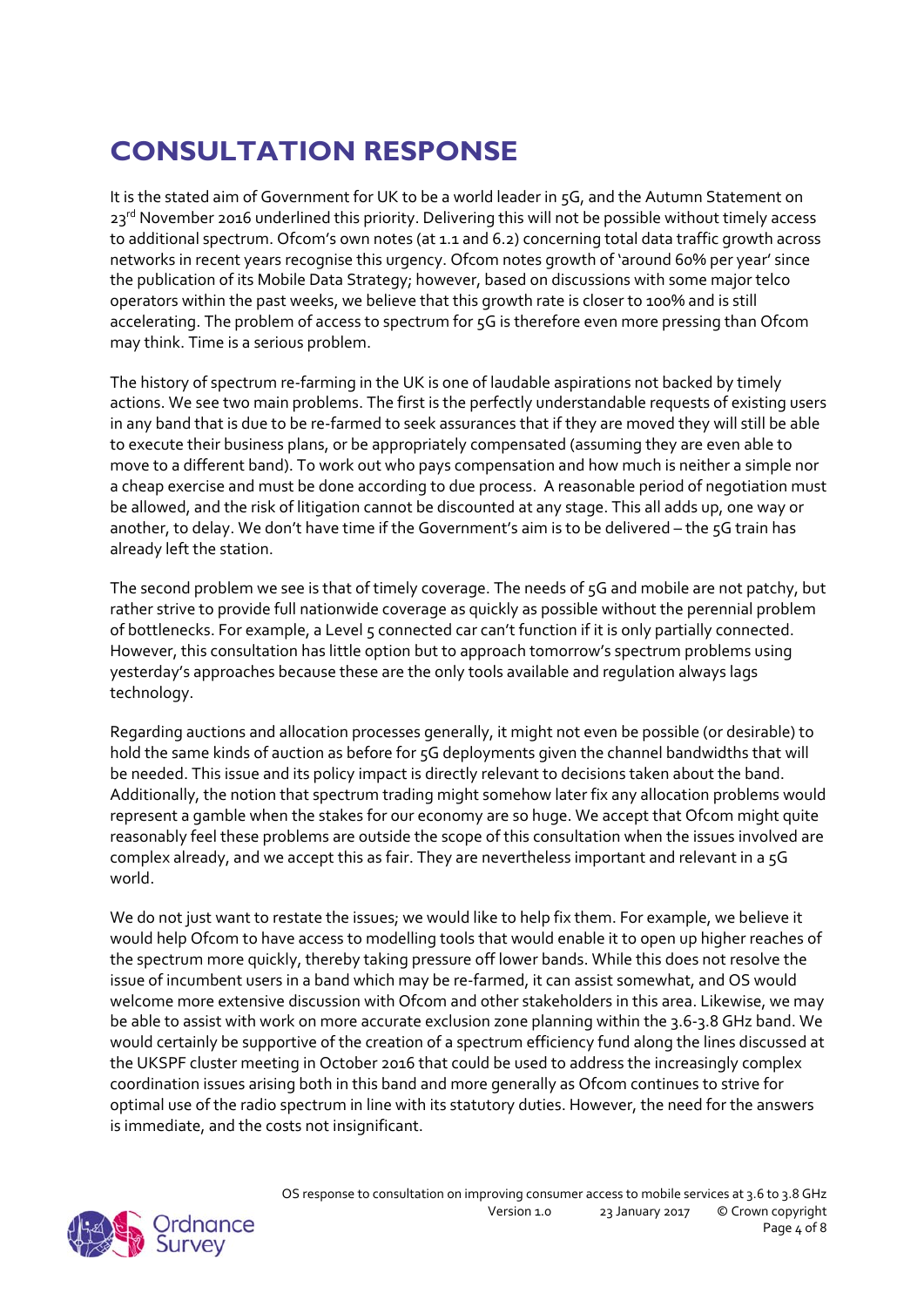We see no magic wand that can be waved to fix the problems Ofcom highlights in this band in a fair and equitable manner in a sufficiently fast timescale. Therefore, we suggest that it may be sensible to plan for the first deployments of 5G in the UK on a full nationwide basis using another allocation where this might be possible, even if this is at a much higher frequency. This may also encourage the UK to be *first* in deploying in the IMT‐2020 mmWave frequency bands more quickly rather than raising hopes that other options may be available that turn out over time to have been impractical. This strategy would have the obvious benefit of increasing the probability of concluding successful orderly migrations out of the band for existing users, enabling them to operate lawfully and to hold a legitimate expectation that they can continue for some time into the future. It might also stimulate UK innovation to exploit frequencies above 6GHz, where, for example, 5GIC and Bristol University are both doing some excellent work already.

This would be fully in line with Government policy, and indeed following the RSPG opinion relating to 26GHz, this (26GHz) appears to be a band that could address the problems of high capacity and national coverage potential that 5G requires. While it is true that RSPG has designated 3.4‐3.8GHz for the kinds of use Ofcom is suggesting, the opportunity cost to the UK of undue focus on this band, which cannot address the core 5G needs, is using up time and resource when both are in short supply. It has been 10 years now since the original EU policy announcements relating to the 3.4‐3.8GHz band. There are, we believe, 35 links and 19 Earth Stations in the UK that simply cannot all be moved overnight (if at all in some cases), and for these reasons the UK is not in the position of COMREG in the Republic of Ireland, where the release of the band is imminent. Ten years ago, the IMT‐2020 bands had not even been designated… and even had they been, it would have been technically far harder to use them than would be the case today.

We simply don't have time to delay 5G, and neither can we run the risk of being perceived to be trampling on existing usage rights (amounting to property rights), and potentially deterring inward investment into the UK when credible alternatives exist. It is not even up to ground stations which frequencies they receive on, and real technical and co‐existence challenges exist. The 3.6‐3.8 GHz band is internationally used and not subject to major atmospheric problems, making it particularly attractive to the satellite community. This consultation therefore seems unlikely to be able to deliver what is required fast enough unless the problem we are seeking to address is viewed in the round. A change in one band inevitably has impacts upon others, and there is a significant opportunity cost if we get this wrong.

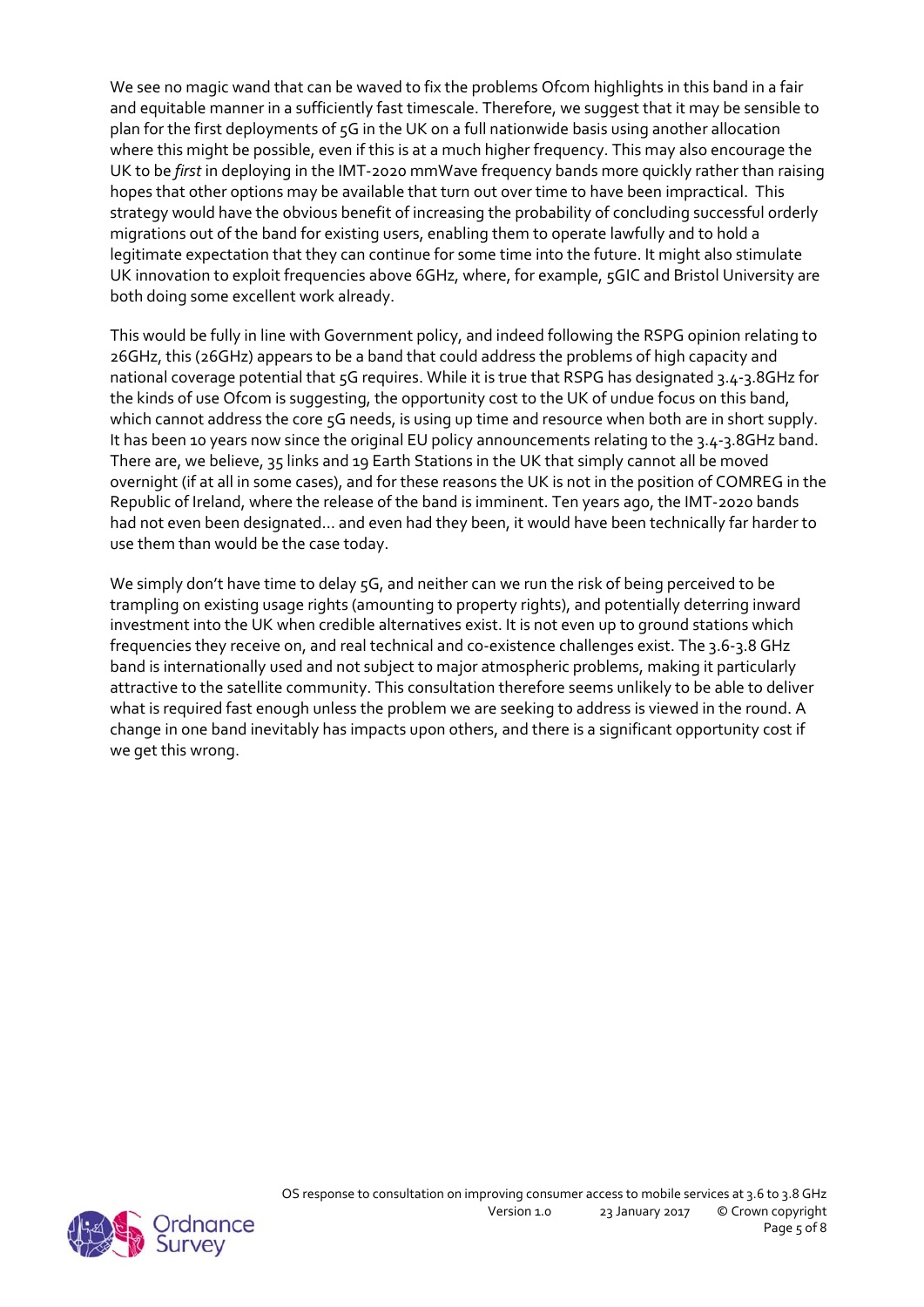#### **Question 1: Do you have any comments on the use of the 3.6 to 3.8 GHz band by existing services?**

Current use is entirely proper. The desire to make the band available for mobile use is also accepted. It would be optimistic to expect existing users to migrate in a timescale compatible with the Government's aims for 5G deployment in the UK as rapid as possible to help make it a world leader. This presupposes even that they could. When the downlink frequencies are set by satellite operators then unless the frequencies can be changed quickly and cheaply, we foresee problems. Only Ofcom has full visibility of the state of discussions between itself and current as well as potential future users of the band.

### Question 2: Do you agree with our identification of a trend towards the use of mobile in the 3.6 to **3.8 GHz band?**

The problem is not so much the identification of a trend (original EU policy decisions on this date back 10 years), but rather how soon change could reasonably be effected whilst fully respecting the rights of existing users, and as appropriate, refining exclusion zones so that the UK gets the maximum economic benefit. Using the tools currently available, and based on previous re-farming exercises, one must accept that they are necessarily complex processes fraught with risks of potentially significant delay. We are not convinced that spectrum pricing would be the correct way to encourage change of use either, given the nature of current use and that fact that migration would not be a simple exercise.

#### Question 3: Do you agree with our high-level proposal to make 116 MHz within the 3.6 to 3.8 GHz **band available for mobile and 5G services, bearing in mind our statutory duties and the high‐level trends we have identified?**

This depends on timing. If Ofcom could achieve band clearance rapidly by mutual agreement, bearing in mind that in Asia the first 5G deployments will be at the 2018 Winter Olympics, then the proposal is timely enough. However, this seems ambitious, so this in turn means there will be a trade‐off between having something, a bit of something, or nothing; the latter being a far less attractive outcome. We see significant possible risks of delay as a realistic outcome.

Furthermore, there is a significant opportunity cost consideration to be borne in mind. If instead of focusing on this band, it might be better if Ofcom devoted its resources to enabling the nationwide utilisation of a higher frequency band. Considering the time/cost/benefit implications this alternative approach could have on competition and choice, then this could well generate greater benefits, and generate better for citizens and consumers. Leading in 5G matters.

### **Question 4: Do you agree with our general approach regarding spectrum currently licensed to UK Broadband?**

This is a matter between Ofcom and UK Broadband. We note though that the latter has developed some innovative services.

#### **Question 5: Do you agree with our assumptions, methodology, and conclusions with regards to potential coexistence between mobile and existing fixed links and satellite earth stations? Please refer to annex 5 for further details.**

We would observe that Ofcom is going to need far more granular mapping tools than it currently has if it is to be able to manage MMwave spectrum efficiently and effectively. We are ready to assist in this regard if required. However, we have no reason to dispute Ofcom's current findings.

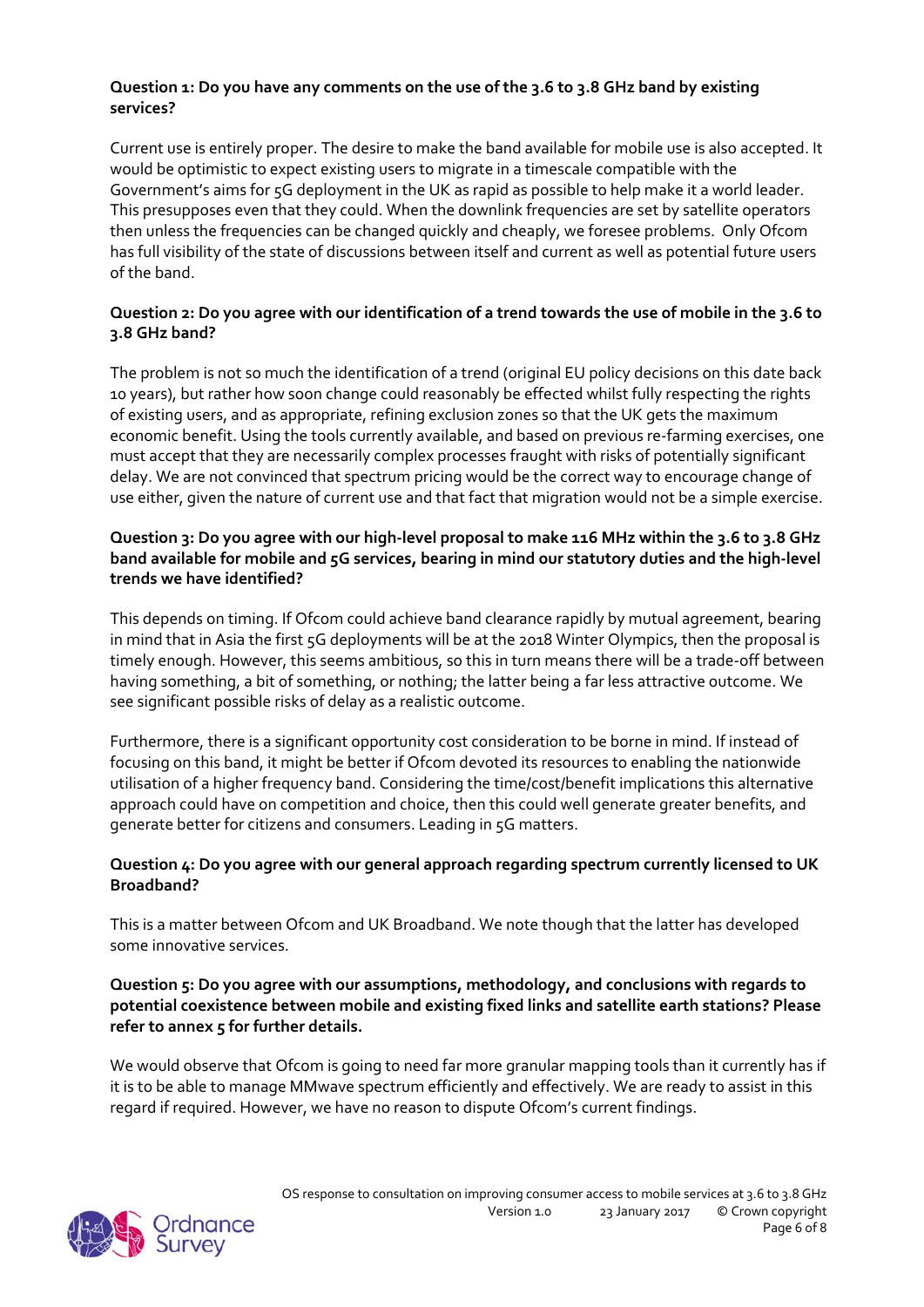These findings indicate significant disruption, which will inevitably mean it takes time to resolve the resulting issues. We do not believe that the scale of the problems identified can be resolved quickly, thereby calling into question whether Ofcom should instead redirect its limited resources at seeking to open up higher frequencies to 5G as the quickest way to give effect to Government's wishes. Additional alternative spectrum is likely to become available during 2017 anyway due to the MoD release programme.

The key issue in this band, as is so often the case, is without doubt interference management and the appropriate size of exclusion zones, since the band simply will not be cleared in one go. This requires far more precise datasets, and their maintenance over time. OS has the capability to assist in this regard. Ofcom has access to our core datasets already, and we would welcome the opportunity to explore how we might be able to assist Ofcom and other stakeholders with this problem.

### **Question 6: Do you have a view on any of the two options we identified?**

Yes. Any objective should always be Specific, Measurable, Achievable, Realistic and Time‐based. We fully understand the complexity of the problem confronting Ofcom, but we could only properly assess this matter based on SMART criteria. Therefore it is not possible for us to take a view. 3.6‐3.8GHz cannot be viewed in isolation, but only as part of a wider strategy to achieve the Government's goals. In particular, there is no mention of indicative timescales in the consultation. We also do not know how realistic it would be to move earth stations or mission‐critical fixed links that might be being used by the financial services sector swiftly. It would have been helpful to have had this information, because it impacts any assessment of what the best course of action might be. A binary choice is probably not the only option, but we have no way to know this for sure.

#### **Question 7: Do you have any quantitative evidence on the costs and benefits associated with the options? This include costs for existing users and/or consumers of existing services associated with potential changes, and benefits to UK consumers in gaining access to mobile services in this band.**

No. However the Government's ambition for 5G *does* have a timescale, and it is common industry knowledge when the first 5G networks are planned to go into service. In Korea it will be 2018, in Germany 2019, in Japan (fully standardised) 2020. We need to be leading 5G so we must raise our game if we are to stay in it. We won't be leading if we are too far behind these *deployment* dates. Better in fact to be in front to attract inward investment post‐Brexit.

Question 3 talks of mobile and 5G... but this spectrum appears to be of only limited utility to both, particularly the latter.

### **Question 8: Do you have any other suggestions that would allow widespread 5G availability using** the 3.6 to 3.8 GHz band across the UK while allowing certainty for at least some existing users to **continue to provide the benefits currently provided by use of the 3.6 to 3.8 GHz band?**

We do not believe that sufficient progress can be managed in a rapid enough timescale to deliver the Government's aims, given the scale and complexity of clearing the band fairly and equitably. Therefore, Ofcom might be wise to question whether enabling only limited access in limited areas offers more or less benefit to citizens and consumers than looking elsewhere for a large amount of contiguous bandwidth, even if at much higher frequencies, and addressing the technical and competition related issues such a policy would throw up. These are tomorrow's problems, but we need to deal with them rapidly or we will fail to be a leading 5G player.

That said, Ofcom is in a better place to weigh up the options than any respondents to this consultation ever could be. Should Ofcom want to devote more resources to seeking what higher frequency